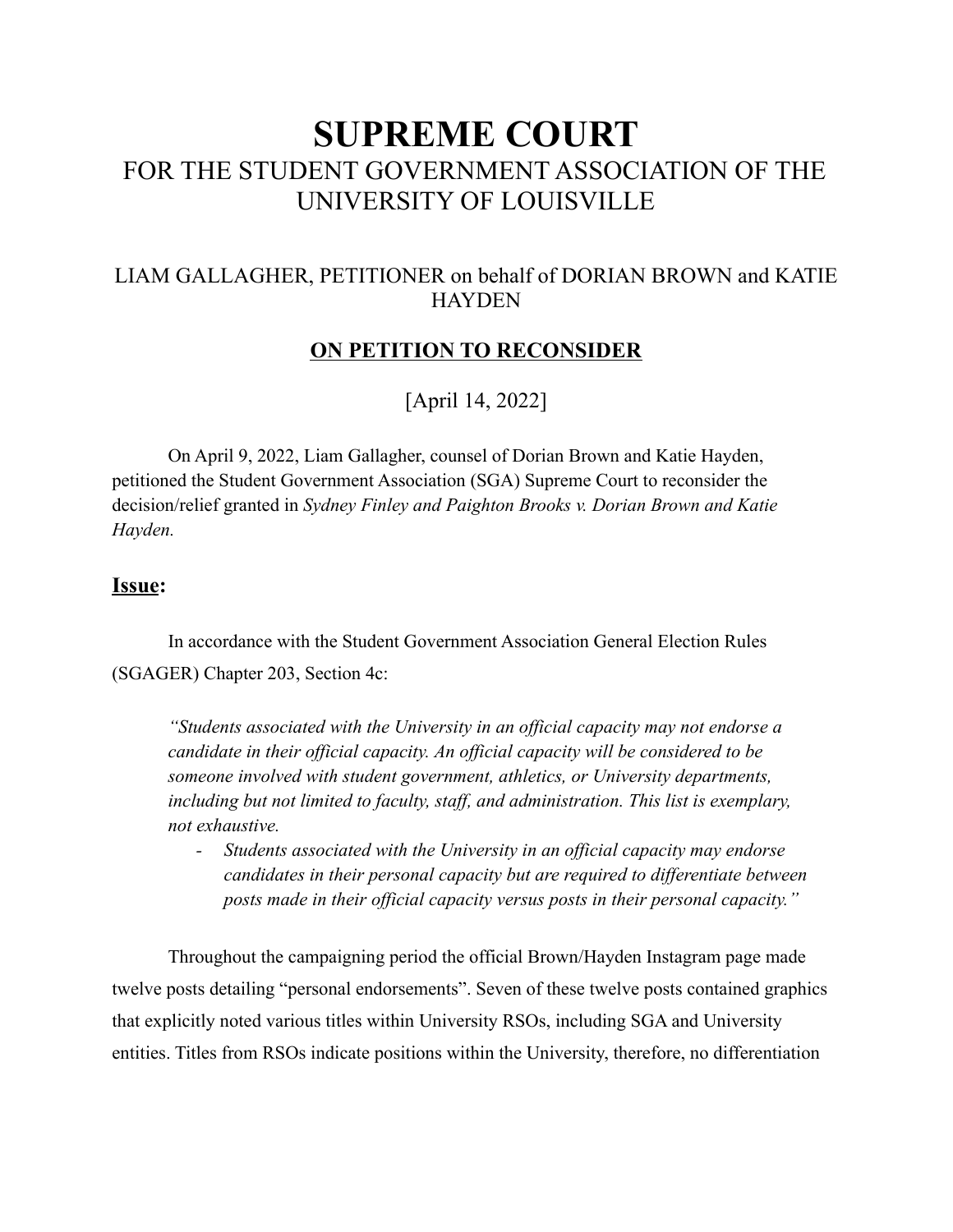can be made between a personal and an official endorsement when their official positions are explicitly listed.

The Court determined a 3% vote sanction per violation to be calculated through the total number of votes cast in the race, as outlined in SGAGER Chapter 602, Section 2a. This percentage was deliberated on between the Justices as being a fair and equitable penalty, which resulted in 423 votes deducted from Mr. Brown's total in the SGA Presidential Race, and 415 votes deducted from Ms. Hayden's total in the Executive Vice Presidential Race.

The Plaintiff petitioned that this initial ruling be "thrown out on its face" and the initial complaint, filed by Sydney Finley and Paighton Brooks, be dismissed on the grounds that:

- **1.** By not allowing Dorian Brown and Katie Hayden 14 days between the time of service for a pretrial conference and oral arguments the supreme court violated 5.7.6 of the SGA Constitution, ergo, their decision should be null and void.
- **2.** By not keeping an active file of previous court decisions and making it available online to all students the Supreme Court violated 5.7.8 of the SGA Constitution. This allowed the Finley Brooks campaign to cite precedent that they had access to, leaving an unfair advantage on their part. Seeing this the decision of the court in Finley and Brooks V. Brown and Hayden should be null and void.
- **3.** The Court found our clients guilty of 7 different violations of the SGAGER. Of these only two were argued in court. The claims that Dayla Johnson and Emily Gornik's endorsement post were not personal endorsements. 5/7 of the other guilty verdicts were not originated by the petitioner, but instead by the court. Even though they claimed a violation of this section in the original petition the Finley Brown campaign would have had to "clearly and accurately state the action or actions that are disputed by the petitioner or petitioners, including the time, place and manner of said action or actions, to the best of the petitioners' knowledge"; as is required by 5.7.4 © of the SGA Constitution. We did not have the ability to defend ourselves against these claims, which is our right under 5.7.6 of the SGA Constitution. Seeing that we were not given the ability to respond to these claims, and that these claims originated in the court and not from the petitioner. Which violates every judicial practice in the United States, violates the United States Constitution and every single state constitution, because claims must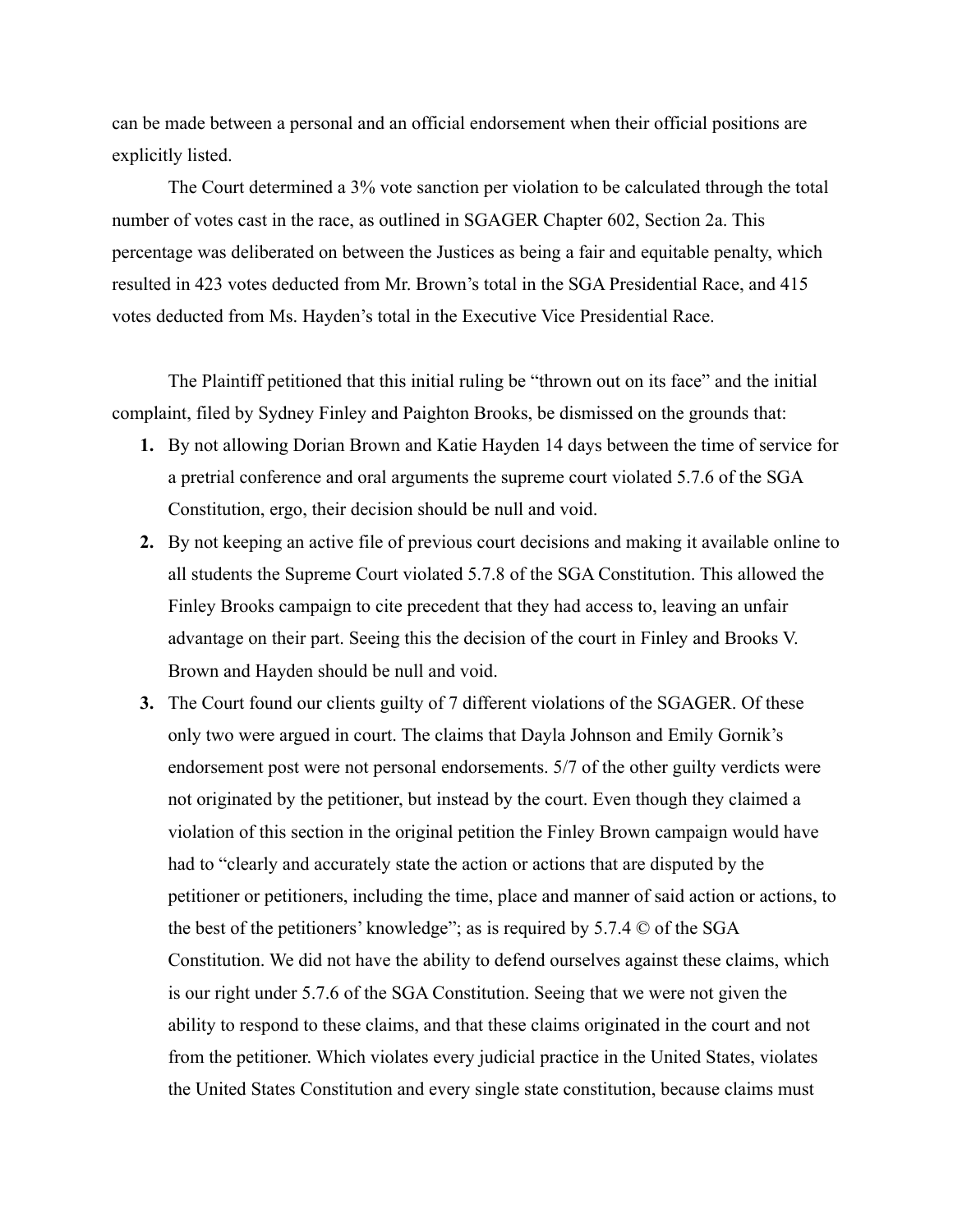originate from the petitioner and are not allowed to originate from the court, we move that the decision be reconsidered, and become null and void.

**4.** Section 1.2 of the SGA Constitution requires members of the court and SGA in general to follow the US Constitution. Seeing that 5/7 people who endorsed us in their official capacities worked for private organizations and not the public entity that is UofL, the court violated their first amendment freedom of speech rights. For example, Nate York was cited as the VP of IFC, IFC is a private non-profit organization. This court has 0 authority over what its members can and cannot do, because they are not a university affiliate. Noticing these actions, we believe the court should reconsider their previous decision and invalidate it.

On April 11, 2022, an updated petition to reconsider was submitted to the Court, adding the fifth claim listed below.

**5.** 5.5.6 of the SGA Constitution requires a justice to recuse themselves from a case if their relationship with a member of that case casts doubt on their ability to decide the case in an unbiased manner. Noting the recent Louisville Political Review article and a trend of tweets between SGA President and witness in this case Ugonna Okorie and Chief Justice Gesser going all the way back to the end of last year and possibly longer. It is our belief that Gesser should have recused herself at the onset of this case or immediately when she noticed her friend Ugonna was a named witness. She went on though to write the opinion knowing about her friendship with a party to the case. One tweet will be linked below that was sent and responded to on 3/8/22 which shows their friendship, but also Twitter handles so that the court may go and look at the long trend of tweets. It is our belief that her lack of recusal throws her entire opinion into a state of doubt. It should immediately be thrown out.

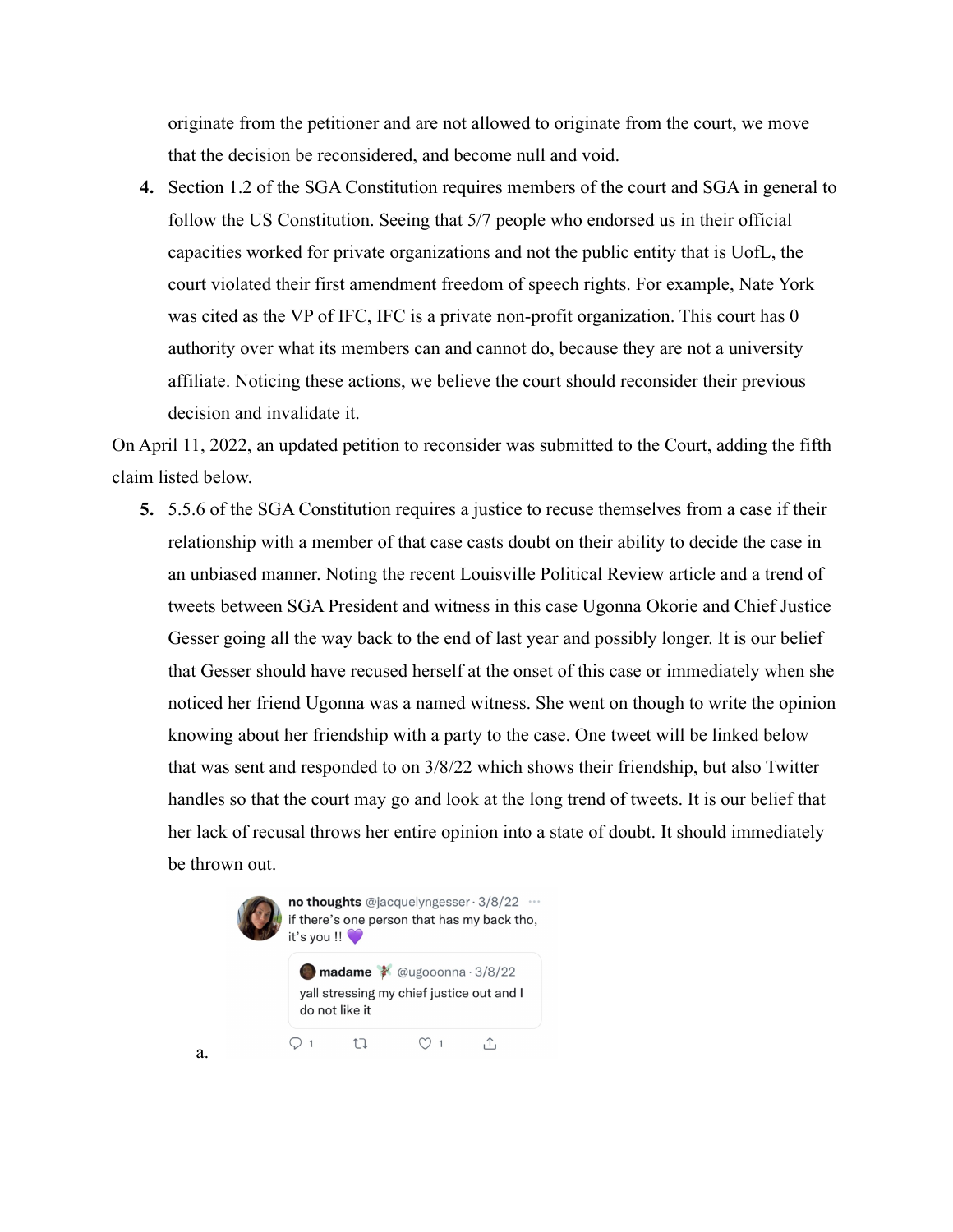## **Opinion of The Court:**

First, it must be noted that all proceedings/discussions on the matters at hand were between the five Associate Justices. Chief Justice Gesser was not present as she had recused herself from the situation.

In claim one, the Petitioners argue that the Court did not give them enough time (14 days) between the time of service for a pretrial conference and oral arguments. In their response to the suit brought by Finley/Brooks, this issue was alluded to but cited incorrectly. It was stated; "The SGA constitution is clear in 5.7.6 that we must be given at least 14 days to respond once we are served." This is incorrect, forty-eight (48) hours is the allotted amount of time for a response. While the argument currently being made is correct (and seemingly updated), we feel that this is a continuation of antiquated sentiment. At the time, the Court deemed it necessary to move along swiftly with suits, allowing enough time for run-off elections to take place in line with the dates originally outdated in the SGAGER. Seeing as though the current run-off elections are on-hold and were supposed to commence on March 28, 2022, we stand with our previous decision.

In claim two, the Petitioners state that the Finley Brooks campaign had access to previous SGA Court decisions, giving them an unfair advantage in the proceedings. The Court does acknowledge the fact that there is no active file of previous court decisions currently accessible to the public. This is not by design, allowing us Justices to conspire and "rig" this year's election. The Court has been unable to locate a master file of past court rulings throughout the duration of the suit. We have made decisions to the best of our understanding and acted to the best of our abilities. We have extensively searched for these past precedents, trying to find either a physical or digital file, with no success.

In claim three, the Petitioners argue that they were unable to defend themselves against the five claims, regarding Personal Endorsement, found by the Court. We would like to point to the idea of "sua sponte". The Court took notice of the issue on its own motion, without proposal or suggestion from either party. If the claims were either novel or questionable, it might be appropriate for the court to solicit additional briefs. However, it is the responsibility of the Court to decide cases in accordance with the SGAGER and SGA Constitution, and that responsibility is not to be diluted by one counsel's oversights, lack of research, or failure to specify issues.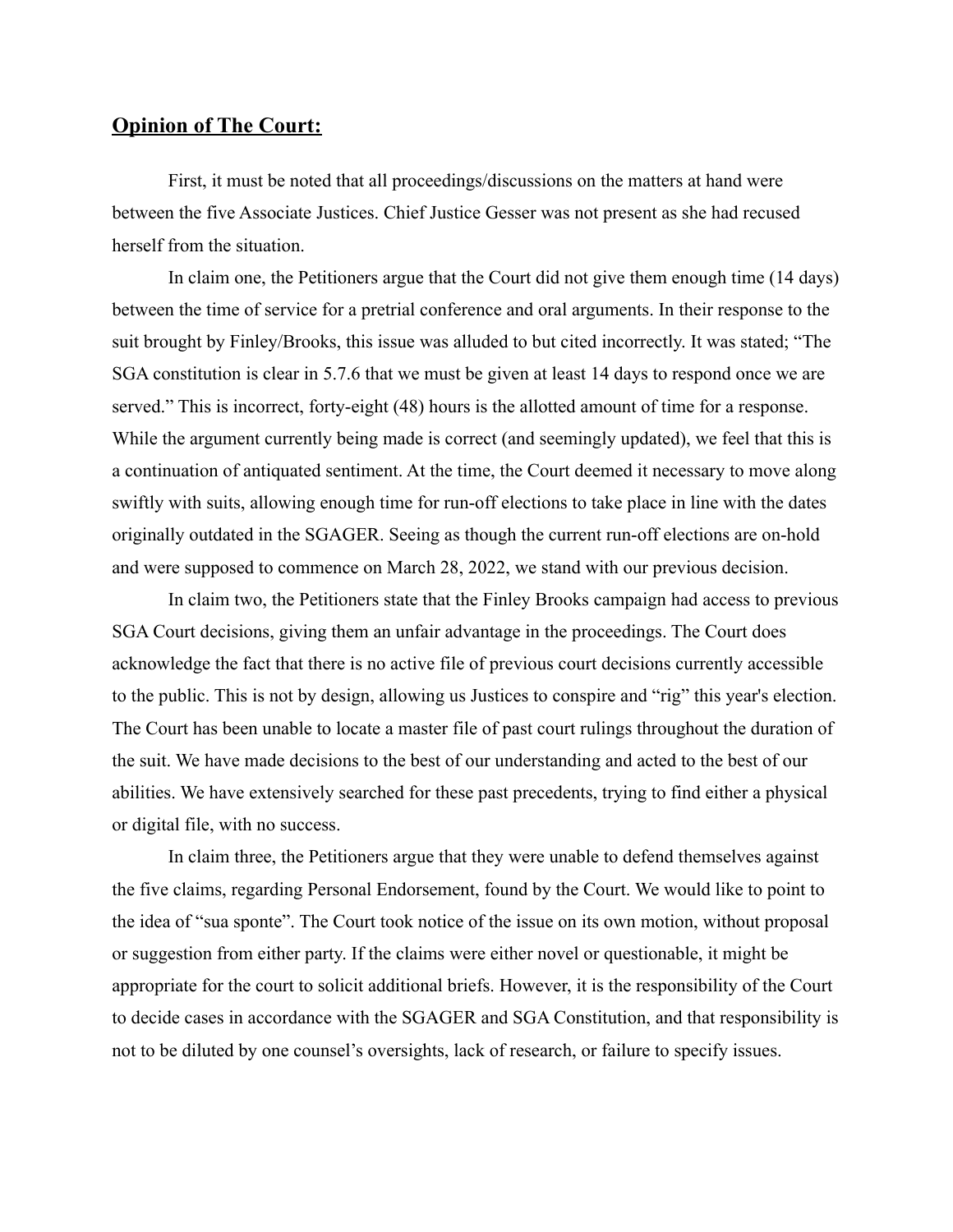In claim four, the Petitioners argue that five of the seven individuals who offered personal endorsements work for private entities that are not the University of Louisville. Chapter 203.4c defines an individual with official capacity as anyone involved with student government, athletics, or University departments. Seeing that this list is "exemplary, not exhaustive" and includes the RSO of the Student Government Association, other RSOs can be applied to this section. The Court is not responsible for designating only a certain number of RSOs (i.e. SGA as mentioned by name in the section), but treat every RSO and their officers equally with regard to RSO endorsement and personal, individual endorsements. Using these RSO titles on a "personal" endorsement reflects the power associated with these positions and thus reflects an official endorsement rather than a personal one.

In claim five, the Petitioners point out that the SGA Constitution requires Justices to recuse themself if their relationship with a member of that case casts doubt on their ability to decide the case in an unbiased manner (pointing out Chief Justice Gesser's friendship with Student Body President Okorie). As previously stated, Ms. Gesser has voluntarily recused herself from the situation. However, it must be noted that the Chief Justice's friendship does not cast bias amongst the other Justices or the Court as a whole. The Chief Justice's vote is only ever needed in the case of a tiebreaker among the Associate Justices. At no point throughout the entirety of the Finley/Brooks v. Brown/Hayden suit was a tie-breaking vote needed.

#### **Held:**

On April 7, 2022, the Court found Dorian Brown and Katie Hayden in violation of the SGAGER. This violation resulted in a 3% vote sanction, per violation, to be calculated through the total number of votes cast in the race. Upon deliberation and consideration of the Petition, the Court stands with this prior decision and will not reverse/reduce/reconsider/etc the sanctions delivered.

However, the Court recognizes the unprecedented waters in which this suit has transfigured. We hear the convictions of the Student Body and acknowledge their frustrations. Taking all things into consideration, the Court is allowing a run-off election for Student Body President to take place (alongside the EVP and AVP run-offs that have been postponed). This run-off election will be limited to Dorian Brown and Sydney Finley. We strongly encourage